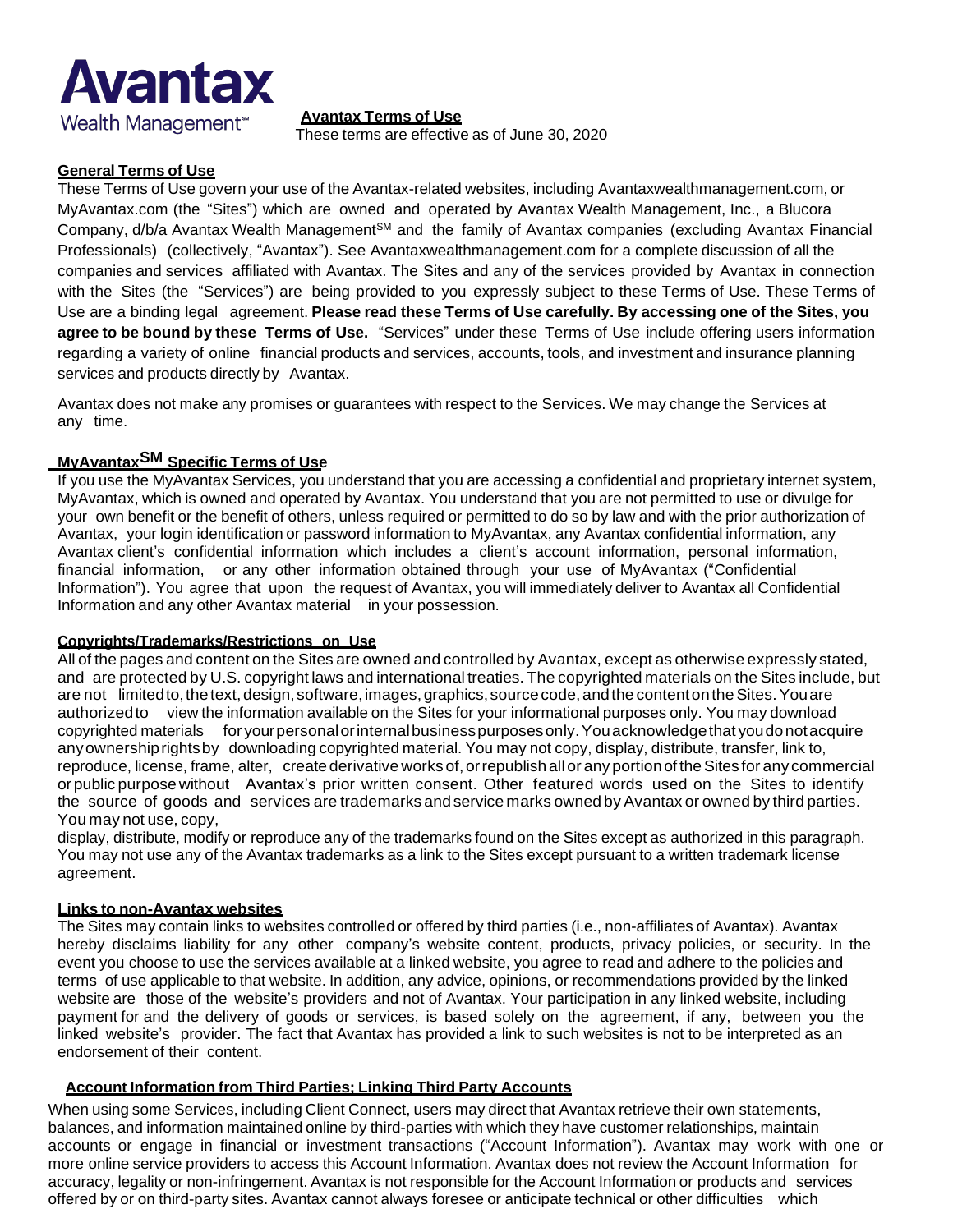mayresult in failure to obtain data or loss of data, or other service interruptions. Avantax disclaims and does not assume any responsibility for the timeliness, accuracy, deletion, or non-delivery of Account Information.When displayed through the

Services, Account Information is only as up-to-date as the time shown, which reflects when the information is obtained from such third-party sites. Such Account Information may be more up-to-date when obtained directly from the relevant sites.

You agree to provide true, accurate, current and complete information about your accounts maintained by third parties when linking your accounts to the Services, and you may not misrepresent your username, password PINs, and other login information ("Registration Information") for these third-party services. In order for the Services to function effectively, you must keep your Registration Information up to date and accurate. If you do not do this, the accuracy and effectiveness of the Services will be affected. You represent that you are a legal owner of, and that you are authorized to provide us with, all Registration Information, Account Information and other information necessary to facilitate your use of the Services.

# **Rights You Grant to Us**

By submitting Registration Information, Account Information and other content to Avantax through the Services, you are licensing that content to Avantax for the purpose of providing the Services. Avantax may use and store such content in accordance with these Terms of Use and our Privacy Policy. You represent that you are entitled to submit it to Avantax for use for this purpose, without any obligation by Avantax to pay any fees or be subject to any restrictions or limitations. By using the Services, you expressly authorize Avantax to access your Account Information maintained by identified third parties, on your behalf as your agent. You hereby authorize and permit Avantax to use and store Registration Information submitted by you to accomplish the foregoing. For purposes of this Agreement and solely to provide the Account Information to you as part of the Services, you grant Avantax a limited power of attorney, and appoint Avantax as your attorney-in-fact and agent, to access third party sites, retrieve and use your Account Information with the full power and authority to do and perform each thing necessary in connection with such activities, as you could do in person. YOU ACKNOWLEDGEAND AGREE THAT WHEN AVANTAX IS ACCESSING AND RETRIEVING ACCOUNT INFORMATION FROM THIRD PARTY SITES, AVANTAX IS ACTING AS YOUR AGENT, AND NOT AS THE AGENT OF OR ON BEHALF OF THE THIRD PARTY THAT OPERATES THE THIRD-PARTY SITE. You understand and agree that the Services are not sponsored or endorsed by any third parties accessible through the Services. Avantax is not responsible for any payment processing errors or fees or other Services-related issues, including those issues that may arise from inaccurate Account Information.

## **Use of Sites and Services**

By using the Sites and the Services, you agree to: (a) accurately furnish all contact and other information about you and/or your business requested by Avantax and notify Avantax immediately of any change in the information; (b) not use the Sites or Services in violation of any laws, regulation or court order, or for any unlawful or abusive purpose; (c) not use the Sites or Services in any manner unintended by Avantax; (d) not use the Sites or Services in any manner that could harm Avantax, its service providers, its affiliates, or any other person; and (e) comply with any other reasonable requirements or restrictions requested or imposed by Avantax. As a convenience to you, a profile for you and/or your business may be created based on the registration information that you provide. This profile and any registration information you provide will be protected as described in our Privacy Policy.

## **Prohibited Uses**

In addition to the limitations above, you are prohibited from using the Sites and Services in any way that:

- is unlawful, threatening, violent, abusive, hateful, defamatory, slanderous, libelous, deceptive, fraudulent, tortious, indecent, vulgar, profane, obscene, or that Avantax deems in its sole discretion to be inappropriate;
- accesses, collects or stores personal information about others;
- violates or infringes the rights of anyone else, including, for example, another person's right to privacy; impersonates any person, business, entity, or IP address (e.g., IP spoofing);
- involves uploading, posting, emailing, transmitting or otherwise making available any materials that you do not have a right to make available under any law;
- is commercial in nature, including, for example, advertising, promotional or marketing materials, or spam, phishing or other unsolicited messages;
- gains or tries to gain unauthorized access to the Sites or any Services, their computers and networks, or their user data, or that otherwise modifies or interferes with the use or operation of the Sites or Services;
- imposes an unreasonable or disproportionately large load on Avantax's, its affiliates' or its business partners' infrastructure, including but not limited to transmitting spam or using other unsolicited mass emailing techniques;
- alters, damages, or deletes any content provided by Avantax;
- contains computer viruses or other disruptive, damaging or harmful files or programs; or
- otherwise violates these Terms of Use or any other guidelines or policies provided by Avantax, including the Avantax Privacy Policy.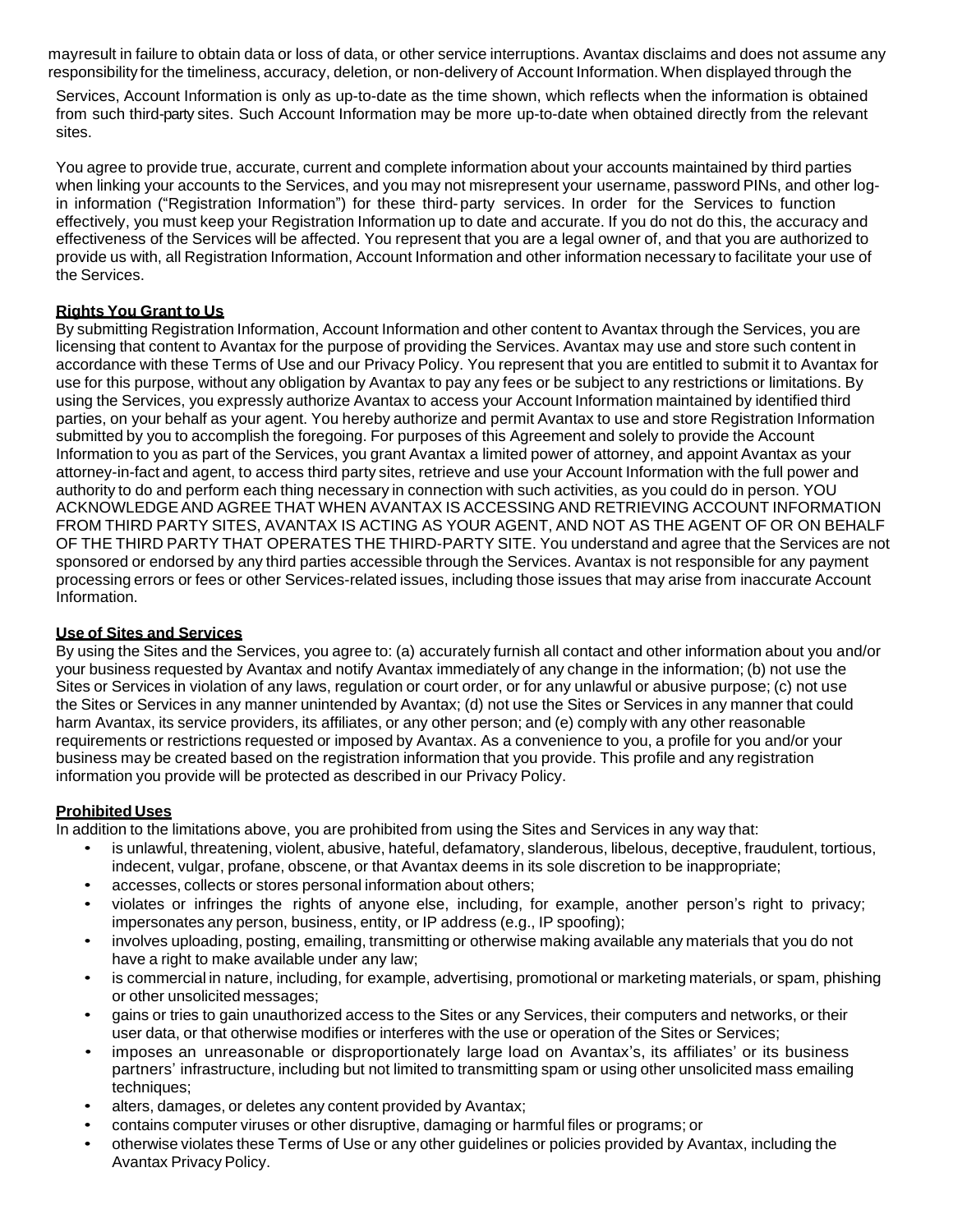# **Disclaimer**

THE SERVICES ARE OFFERED ON AN AS IS," "WHERE IS" AND "WHERE AVAILABLE" BASIS, WITH NO WARRANTY OF ANY KIND-WHETHER EXPRESS, IMPLIED OR STATUTORY, INCLUDING, BUT NOT LIMITED TO, WARRANTIES OF TITLE OR THE IMPLIED WARRANTIES OF MERCHANTABILITYOR FITNESS FOR A PARTICULAR PURPOSE. THIS DOES NOT AFFECT THOSEWARRANTIES THAT ARE INCAPABLE OF EXCLUSION, RESTRICTION OR MODIFICATION UNDER THE LAWS APPLICABLE TO THESE TERMS OF USE.

YOU ACKNOWLEDGETHAT NEITHER AVANTAX, ITS AFFILIATES NOR ANY OF THEIR RESPECTIVE EMPLOYEES, AGENTS, THIRD PARTY CONTENT PROVIDERS OR LICENSORSWARRANT THAT THE SERVICES OR THE SITES WILL BE UNINTERRUPTED OR ERROR FREE; NOR DO THEY MAKE ANY WARRANTY AS TO THE RESULTS THAT MAY BE OBTAINED FROM USE OF THE SERVICES OR THE SITES, OR AS TO THE TIMELINESS, SEQUENCE, ACCURACY, RELIABILITY, COMPLETENESS OR CONTENT OF ANY INFORMATION, SERVICE, OR MERCHANDISE PROVIDED THROUGH THE SERVICES AND THE SITES. AVANTAX DOES NOT ENDORSE PRODUCTS OR SERVICES APPEARING ON LINKED WEBSITES OR PURCHASED VIA LINKED WEBSITES. (THIS DOES NOT AFFECT ANYMANUFACTURER'S WARRANTIES THAT THE PROVIDERS OF THE LINKED WEBSITES OTHERWISE OFFER.)

EXCEPT AS SPECIFICALLY PROVIDED IN THESE TERMS OF USE OR WHERE THE LAW REQUIRES A DIFFERENT STANDARD, YOU AGREE THAT AVANTAX IS NOT RESPONSIBLE OR LIABLE FOR ANY LOSS, PROPERTY DAMAGE OR BODILY INJURY, WHETHER CAUSED BY ACCESS TO OR USE OF THE SERVICES OR THE SITES. TO THE MAXIMUM EXTENT PERMISSIBLE UNDER APPLICABLE LAW, NEITHER AVANTAX, ITS AFFILIATES, AGENTS, EMPLOYEES NOR CONTRACTORSWILL BE RESPONSIBLE TO YOU OR ANY THIRD PARTY CLAIMING THROUGH YOU FOR ANY DIRECT, INDIRECT, INCIDENTAL, SPECIAL, EXEMPLARY, PUNITIVE, OR CONSEQUENTIAL,ECONOMIC OR OTHER DAMAGES(INCLUDINGWITHOUT LIMITATION THOSE RESULTING FROM LOST PROFITS, LOST DATA OR BUSINESS INTERRUPTION) ARISING IN ANY WAY OUT OF THE INSTALLATION OR USE OF THE SERVICES, THE SITES, ANY ON-LINE SERVICES OR INTERNET BROWSER SOFTWARE, INCLUDING LIABILITY ASSOCIATED WITH ANY COMPUTER VIRUSESWHICH MAY INFECT YOUR COMPUTER SYSTEM, EVEN IF AVANTAX, ITS AFFILIATES, AGENTS, EMPLOYEES OR ITS CONTRACTORS ARE AWARE OF THE POSSIBILITY OF SUCH DAMAGES.

## **General, Termination, Applicable Law**

Avantax reserves the right to modify these Terms of Use at any time without notice, but the most current version of the Terms of Use will always be available to you by clicking on the link at the bottom of the Sites, and we will note near the top of this page the date that any changes become effective. If you find the Terms of Use unacceptable at any time, you may discontinue your use of the Services. By continuing to use the Services after the date of any change to these Terms of Use, including accessing the Sites, you agree to be bound by the rules contained in the most recent version of these Terms of Use.

Avantax reserves the right to modify or terminate the Services and the Sites or to terminate your access to the Services and Sites, in whole or in part, at any time, for any or no reason. Notwithstanding anything to the contrary above, in the event of any termination of these Terms of Use or your access to the Sites, all provisions of these Terms of Use relating to license rights, warranties, confidentiality or privacy obligations, proprietary rights, limitation of liability and indemnification obligations shall continue in full force and effect, including Avantax's right to use your Suggestions.

These Terms of Use constitute a contract between you and Avantax governed by the laws of the State of Texas, without giving effect to its conflicts of laws provisions. The federal and state courts of the State of Texas shall have exclusive jurisdiction over all claims.

## **Feedback and Suggestions**

While Avantax does not claim ownership to any ideas, suggestions or feedback that you may provide to Avantax ("Suggestions"), by submitting a Suggestion, you hereby authorize and grant to Avantax the worldwide, perpetual, irrevocable, non-exclusive, transferable, sub-licensable, assignable, royalty-free right and license to use, display, commercialize, reproduce, publish, modify, distribute, perform and publicly display the Suggestion in whole or in part, anywhere in perpetuity in any and all media, including all print, digital and other communication forms that may exist now or in the future, whether alone or together or as part of any material of any kind or nature, without any compensation to you, even if we terminate your access to the Sites. Without limiting any of the foregoing, Avantax will have the right to use, copy, display, perform, distribute, modify, and re-format the Suggestions in any manner that Avantax may determine. By submitting a Suggestion, you represent and warrant to Avantax that you have all necessary rights in and to all Suggestions you provide and all information they contain and that such Suggestions do not infringe any proprietary or other rights of third parties or contain any libelous, tortious, or otherwise unlawful information. You irrevocably waive, and cause to be waived, against Avantax and its users any claims and assertions of moral rights or attribution with respect to your Suggestions.